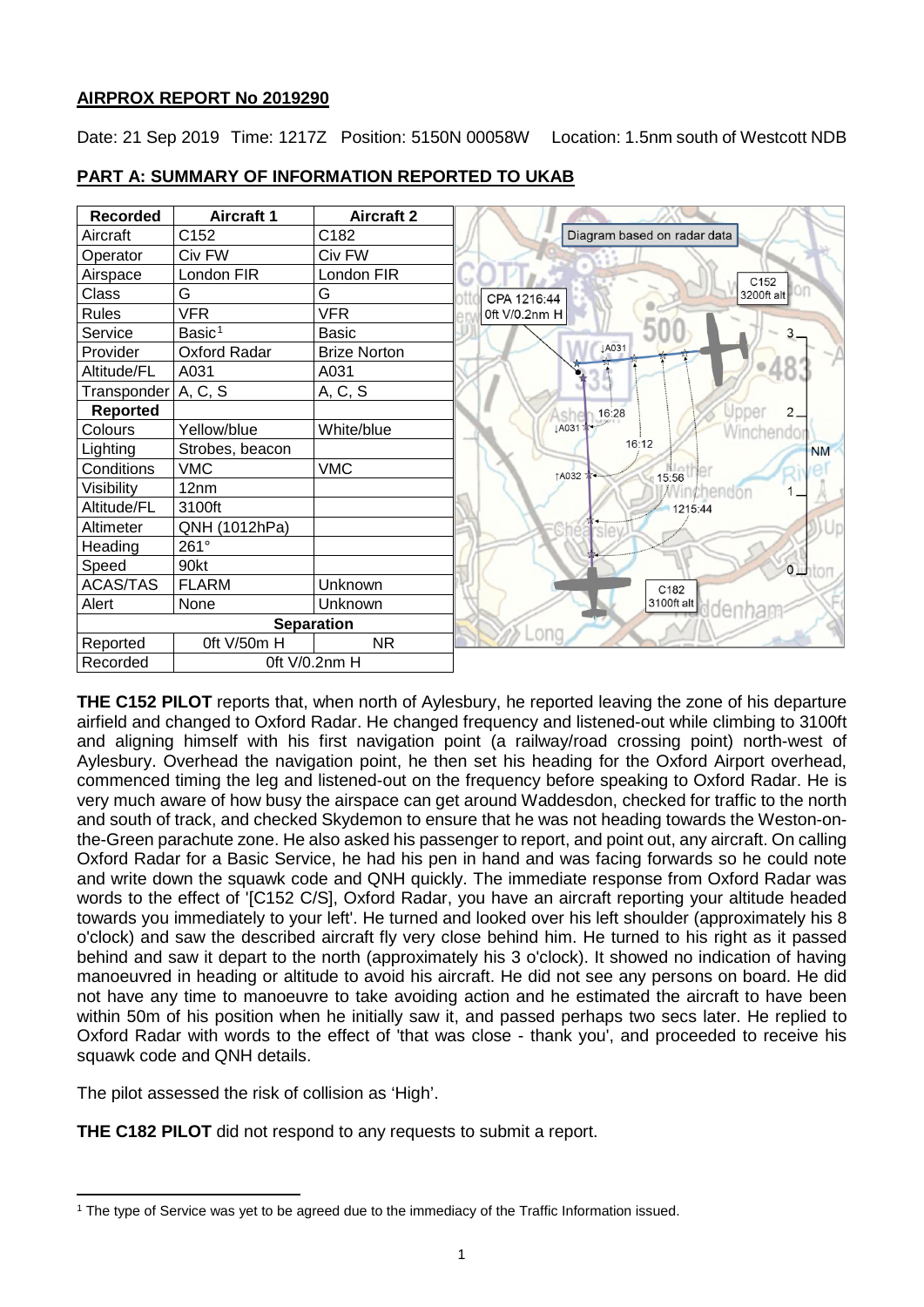**THE OXFORD CONTROLLER** was requested to supply a report but none was forthcoming. The UKAB secretariat understands that there has recently been a changeover of personnel at Oxford Airport and it is possible that the controller was not informed of the requirement to submit a report.

**THE BRIZE CONTROLLER** was notified of this event some months after the Airprox due to delays in identifying aircraft 2. The controller has no recollection of the event, but a review of flight strips has revealed that Brize Norton was providing a Basic Service to the C182 pilot between 1209 and 1226Z and that the pilot, after leaving the Brize frequency, free-called East Midlands Airport.

### **Factual Background**

The weather at RAF Benson was recorded as follows:

METAR EGUB 211220Z 10014KT CAVOK 24/08 Q1010 NOSIG RMK BLU BLU=

### **Analysis and Investigation**

#### **UKAB Secretariat**

The NATS radar recording shows both aircraft operating in the vicinity of Westcott. At 12:15:20, the aircraft are separated laterally by 4nm and vertically by 300ft (see Figure 1).



Figure 1 – 12:15:20 Figure 2 – 12:16:03

Over the next 40 secs, the C152 descends by an indicated 100ft and the C182 climbs by an indicated 200ft, leading to a separation, at 12:16:03, of 2nm laterally with no vertical separation (Figure 2).

The 2 aircraft continue on their respective tracks, on a constant relative bearing to each other (thus reducing the likelihood of visual acquisition for both pilots as there would have been little-to-no relative movement) and both descending by an indicated 100ft; the C152 passes in front of the C182, co-altitude, at a range of 0.4nm at 12:16:39 (Figure 3).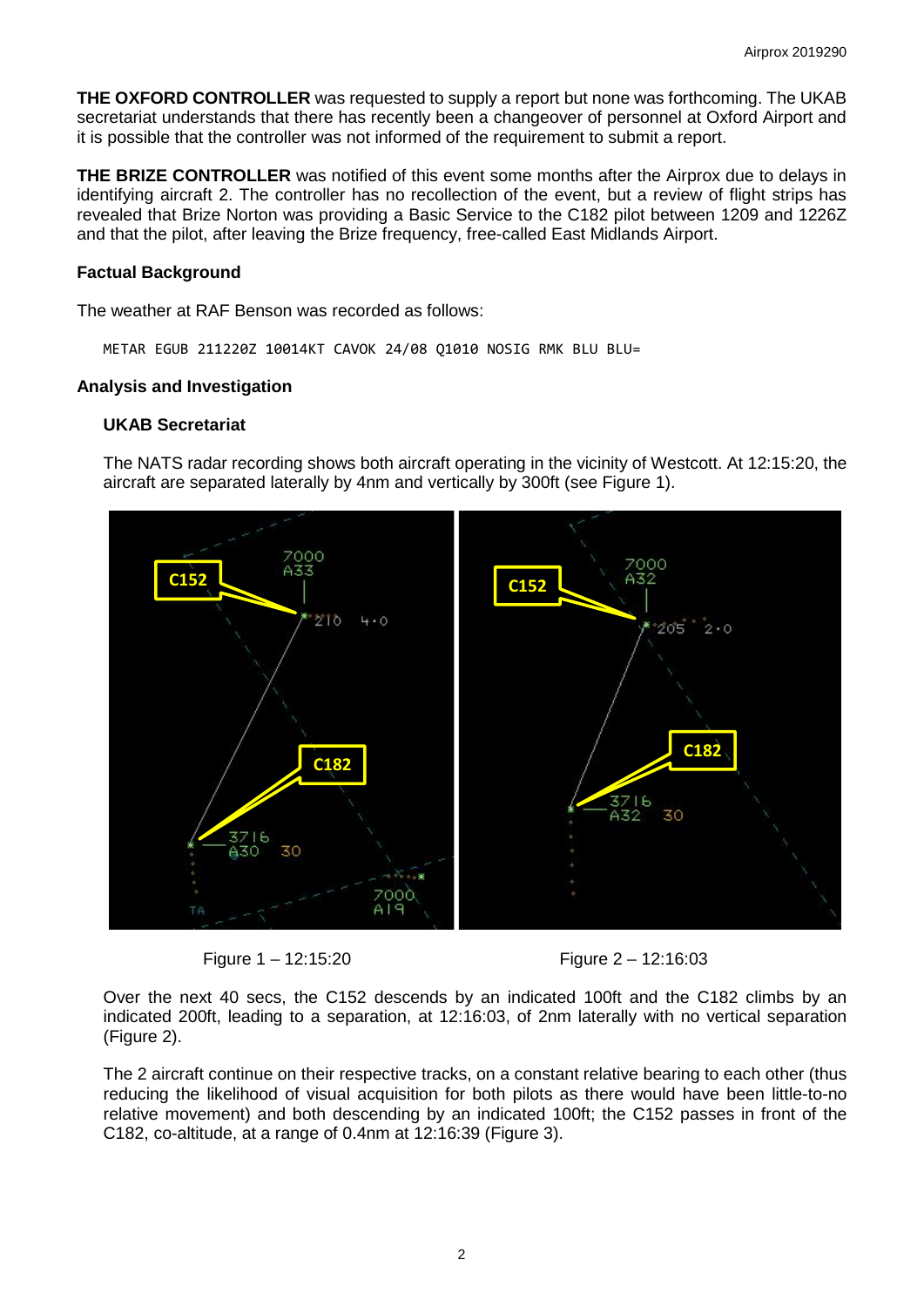

Figure 3 – 12:16:39

CPA occurs some 5 secs later as the C182 passes behind the C152 at a range of 0.2nm as measured on the NATS radar.

The C152 and C182 pilots shared an equal responsibility for collision avoidance and not to operate in such proximity to other aircraft as to create a collision hazard.<sup>[2](#page-2-0)</sup> If the incident geometry is considered as converging then the C182 pilot was required to give way to the C152. $^3$  $^3$ 

## **Summary**

An Airprox was reported when a C152 and a C182 flew into proximity near Westcott NDB at 1217hrs on Saturday 21<sup>st</sup> September 2019. Both pilots were operating under VFR in VMC, the C152 pilot in the process of agreeing a Basic Service from Oxford Radar and the C182 pilot in receipt of a Basic Service from Brize Norton.

## **PART B: SUMMARY OF THE BOARD'S DISCUSSIONS**

Information available consisted of a report from the pilot of the Cessna 152 and radar photographs/video recordings. Relevant contributory factors mentioned during the Board's discussions are highlighted within the text in bold, with the numbers referring to the Contributory Factors table displayed in Part C.

Due to the exceptional circumstances presented by the coronavirus pandemic, this incident was assessed as part of a 'virtual' UK Airprox Board meeting where members provided a combination of written contributions and dial-in/VTC comments. Although not all Board members were present for the entirety of the meeting and, as a result, the usual wide-ranging discussions involving all Board members were more limited, sufficient engagement was achieved to enable a formal assessment to be agreed along with the following associated comments.

The Board was heartened to hear that the C152 pilot had been seeking to agree an Air Traffic Service with a local surveillance-equipped airfield. However, members noted that, rather than opt for a Basic Service, which provides no guarantee of monitoring by the controller, the C152 pilot would have been better served in requesting a Traffic Service because, if a Traffic Service is agreed, the controller is then required to maintain situational awareness on the aircraft (**CF1**). Some members wondered if the C152 pilot had perhaps waited slightly too long on the Oxford radar frequency before contacting the controller, but the Board could not determine if this was partly due to RT loading. In the event, the first transmission from the controller was to inform the pilot of the proximity of the C182 and the Board

 $\overline{\phantom{a}}$ 

<span id="page-2-0"></span><sup>2</sup> SERA.3205 Proximity.

<span id="page-2-1"></span><sup>3</sup> SERA.3210 Right-of-way (c)(2) Converging.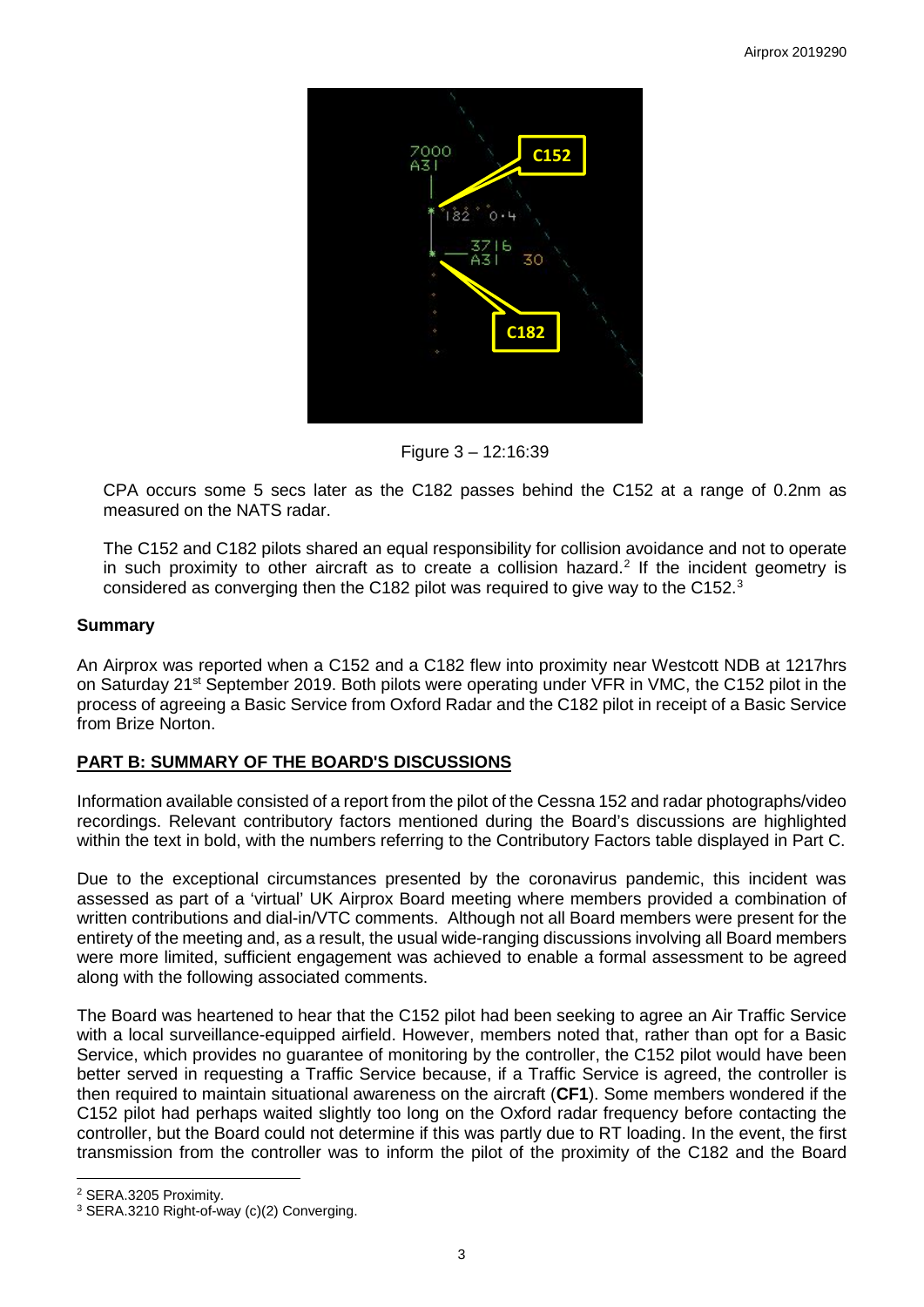commended the actions of the controller in this regard. However, with no prior knowledge of the presence of the C182 through earlier Traffic Information (**CF2**), and no possibility of a FLARM alert from the C182 (**CF3**), both pilots had had to rely on lookout to detect the presence of the other aircraft. With regard to electronic conspicuity, the Board were heartened to see that the C152 had FLARM fitted because this would provide valuable warnings of FLARM-equipped gliders in the vicinity; however, it would be unlikely to warn of other powered-aircraft unless they also had FLARM. A member commented that other, increasingly affordable, equipment was now available that could detect SSR, and that this incident highlighted the value of such equipment when the only other safety barrier was see-and-avoid. In that latter respect, the Board could not be sure whether or not the C182 pilot had seen the C152 but considered that, on the balance of probability and given the recorded separation at CPA, the C182 pilot had probably not seen the C152 and that the C152 pilot had seen the C182 too late to materially affect the CPA (**CF4**).

When considering the risk, the Board regretted that the C182 pilot had not responded to requests for information because this made the task of analysis difficult without his perspective. The Board took into account that neither pilot had had situational awareness of the presence of the other aircraft, and that it seemed that neither pilot had seen the other aircraft in time to materially increase CPA. Some members considered that chance had played a major part in the 2 aircraft missing each other and therefore a risk category of B was appropriate. However, acknowledging that events had unfolded largely without input from either pilot, other members noted that the C152 crossed in front of the C182 at a range of 0.4nm, after which, the fact that they had come within 0.2nm was effectively after the conflict had been resolved either by circumstance or deliberate inaction by the C182 pilot; ultimately, the C182 pilot was required to give way to the C152, and it could have been that he was comfortable with the separation and simply did not see the need to deviate from his track. Unfortunately, without his perception of the event, it was not possible to conclusively understand which might have been the case and so, after further debate, the Board eventually agreed that, either way, although safety had been degraded, there had been no actual risk of collision. Accordingly, the Board assigned a Risk Category C to this event.

# **PART C: ASSESSMENT OF CONTRIBUTORY FACTORS AND RISK**

|     | 2019290                                                        |                                            |                                                                     |  |  |  |  |  |  |
|-----|----------------------------------------------------------------|--------------------------------------------|---------------------------------------------------------------------|--|--|--|--|--|--|
| CF. | Factor                                                         | <b>Description</b>                         | Amplification                                                       |  |  |  |  |  |  |
|     | <b>Flight Elements</b>                                         |                                            |                                                                     |  |  |  |  |  |  |
|     | <b>• Tactical Planning and Execution</b>                       |                                            |                                                                     |  |  |  |  |  |  |
| 1   | <b>Human Factors</b>                                           | • Communications by Flight Crew with ANS   | Apt ATS not requested by pilot                                      |  |  |  |  |  |  |
|     | • Situational Awareness of the Conflicting Aircraft and Action |                                            |                                                                     |  |  |  |  |  |  |
| 2   | Contextual                                                     | • Situational Awareness and Sensory Events | Generic, late, no or incorrect Situational Awareness                |  |  |  |  |  |  |
|     | • Electronic Warning System Operation and Compliance           |                                            |                                                                     |  |  |  |  |  |  |
| 3   | Technical                                                      | • ACAS/TCAS System Failure                 | Incompatible CWS equipment                                          |  |  |  |  |  |  |
|     | • See and Avoid                                                |                                            |                                                                     |  |  |  |  |  |  |
| 4   | <b>Human Factors</b>                                           | • Monitoring of Other Aircraft             | Non-sighting or effectively a non-sighting by one or<br>both pilots |  |  |  |  |  |  |

## Contributory Factors:

Degree of Risk: C